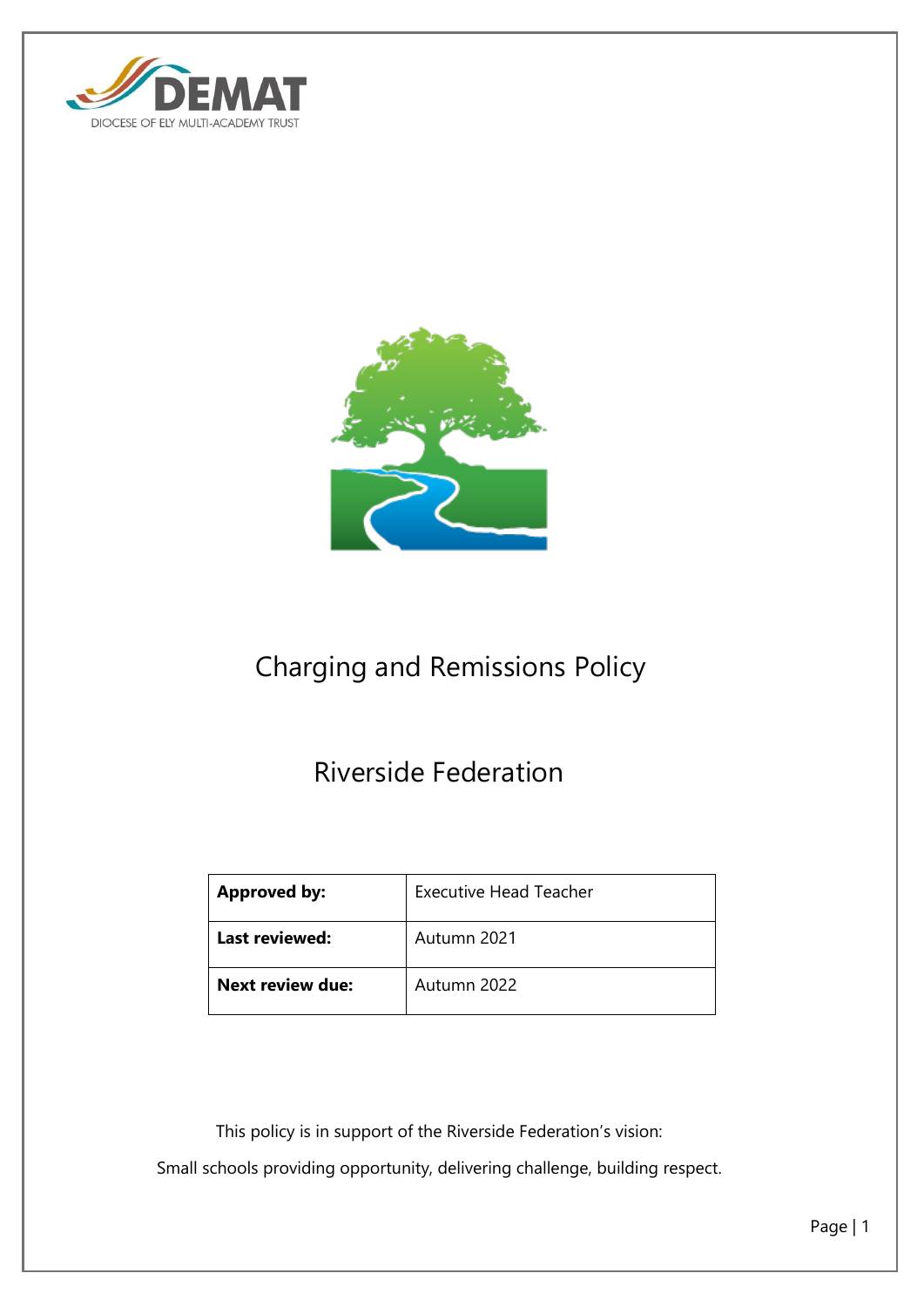# **Philosophy**

DEMAT and the Riverside Federation recognise the valuable contribution that the wide range of additional activities, including trips, clubs and residential experiences can make towards pupils' education. We aim to promote and provide such activities as part of a broad and balanced curriculum for the pupils of the school and as additional optional activities. We believe that all our pupils should have an equal opportunity to benefit from school activities and visits (curricular and extra-curricular) independent of their parents'/carers' financial means. This policy describes how we will do our best to ensure a good range of visits and activities is offered and, at the same time, try to minimise the financial barriers which may prevent some pupils taking full advantage of the opportunities.

# **Purpose**

We aim to provide a broad, balanced curriculum for pupils within our care. However, it is recognised that many educationally valuable activities have been, and will continue to be, dependent on financial contributions from parents. Without that financial support, the school would find it impossible to maintain the quality and breadth of educational experiences provided for pupils.

Guidance from DFE-OCT 14

# **Responsibilities**

The Local Governing Body, in consultation with the Executive Head Teacher, are responsible for the implementation of the charging policy and the determination of any individual case arising from the implementation of this policy.

# **We will make a charge for:**

# **Day and part day educational visits.**

For visits during school time, the Executive Head Teacher will invite voluntary contributions from parents/carers to meet the cost of the visit. Every effort will be made to keep these costs reasonable. However, where voluntary contributions are insufficient to cover the costs involved, the visit or activity may be cancelled. Pupils will not be treated differently according to whether or not their parents have made any contribution.

#### **Residential visits.**

Parents will be charged for the full cost of the visit including travel, board and lodging, materials, equipment, tuition, entrance fees and insurance.

#### **Instrumental music tuition.**

The school levies charges in respect of individual music tuition, and group music tuition, if the teaching is not an essential part of the National Curriculum.

# **Materials and equipment.**